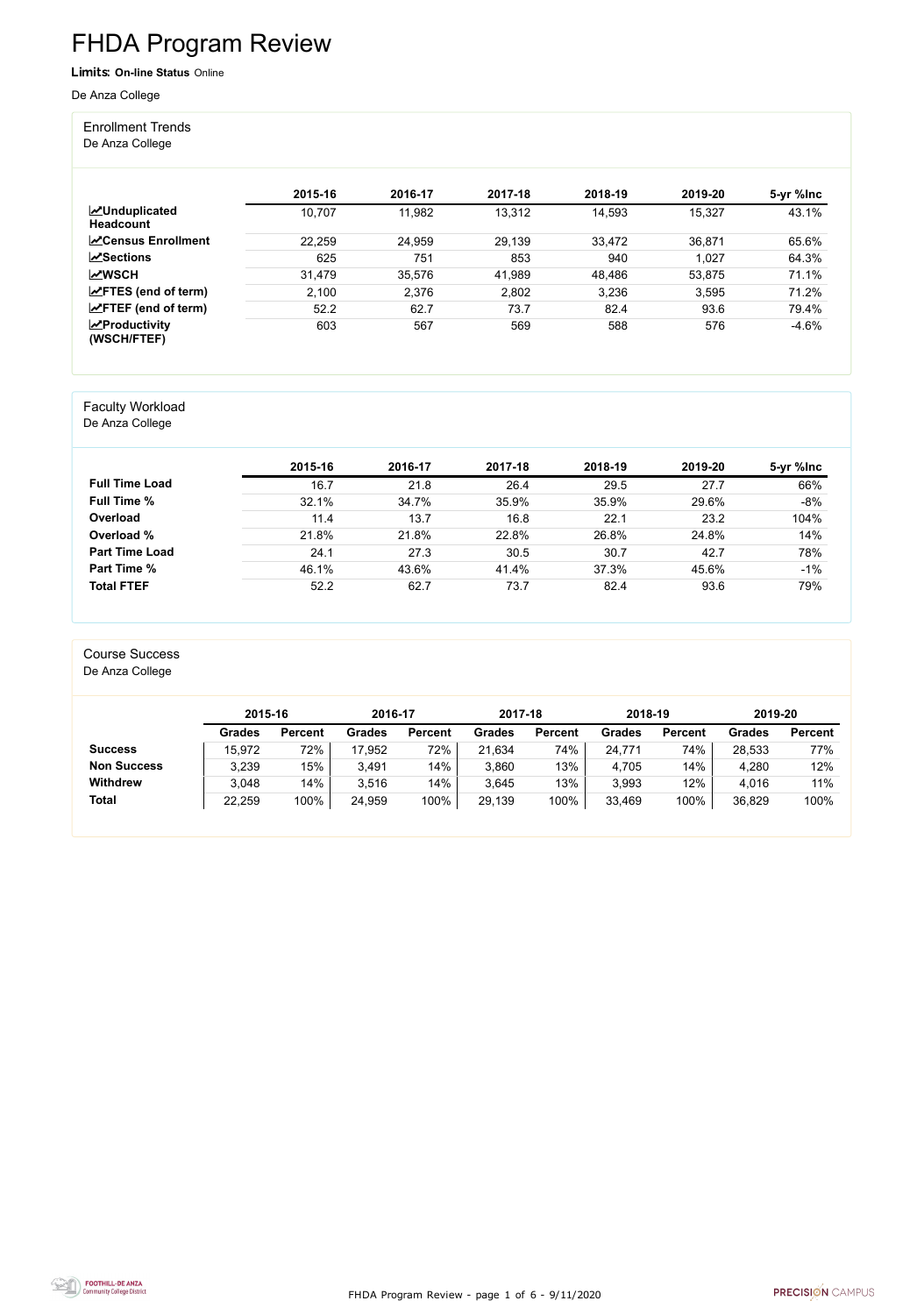FHDA Program Review - page 2 of 6 - 9/11/2020



### Course Success for African American, Latinx, and Filipinx Students

#### Course Success for Asian, Native American, Pacific Islander, White, and Decline to State Students

|                    |               | 2015-16        |               | 2016-17        |               | 2017-18        | 2018-19       |                | 2019-20       |                |
|--------------------|---------------|----------------|---------------|----------------|---------------|----------------|---------------|----------------|---------------|----------------|
|                    | <b>Grades</b> | <b>Percent</b> | <b>Grades</b> | <b>Percent</b> | <b>Grades</b> | <b>Percent</b> | <b>Grades</b> | <b>Percent</b> | <b>Grades</b> | <b>Percent</b> |
| <b>Success</b>     | 4,684         | 62%            | 5,305         | 62%            | 6,528         | 64%            | 7,327         | 63%            | 8,958         | 69%            |
| <b>Non Success</b> | .496          | 20%            | ,641          | 19%            | 1,950         | 19%            | 2,423         | 21%            | 2,242         | 17%            |
| <b>Withdrew</b>    | .343          | 18%            | ,583          | 19%            | 1,753         | 17%            | .945          | 17%            | .867          | 14%            |
| <b>Total</b>       | ,523          | 100%           | 8,529         | 100%           | 10,231        | 100%           | 11,695        | 100%           | 13,067        | 100%           |

|                    | 2015-16       |                | 2016-17       |                | 2017-18       |                | 2018-19       |                | 2019-20       |                |
|--------------------|---------------|----------------|---------------|----------------|---------------|----------------|---------------|----------------|---------------|----------------|
|                    | <b>Grades</b> | <b>Percent</b> | <b>Grades</b> | <b>Percent</b> | <b>Grades</b> | <b>Percent</b> | <b>Grades</b> | <b>Percent</b> | <b>Grades</b> | <b>Percent</b> |
| <b>Success</b>     | 11,288        | 77%            | 12,647        | 77%            | 15,106        | 80%            | 17,444        | 80%            | 19,575        | 82%            |
| <b>Non Success</b> | 1,743         | 12%            | 1,850         | $11\%$         | 1,910         | 10%            | 2,282         | 10%            | 2,038         | 9%             |
| <b>Withdrew</b>    | 1,705         | 12%            | 1,933         | 12%            | 1,892         | 10%            | 2,048         | 9%             | 2,149         | 9%             |
| <b>Total</b>       | 14,736        | 100%           | 16,430        | 100%           | 18,908        | 100%           | 21,774        | 100%           | 23,762        | 100%           |
|                    |               |                |               |                |               |                |               |                |               |                |

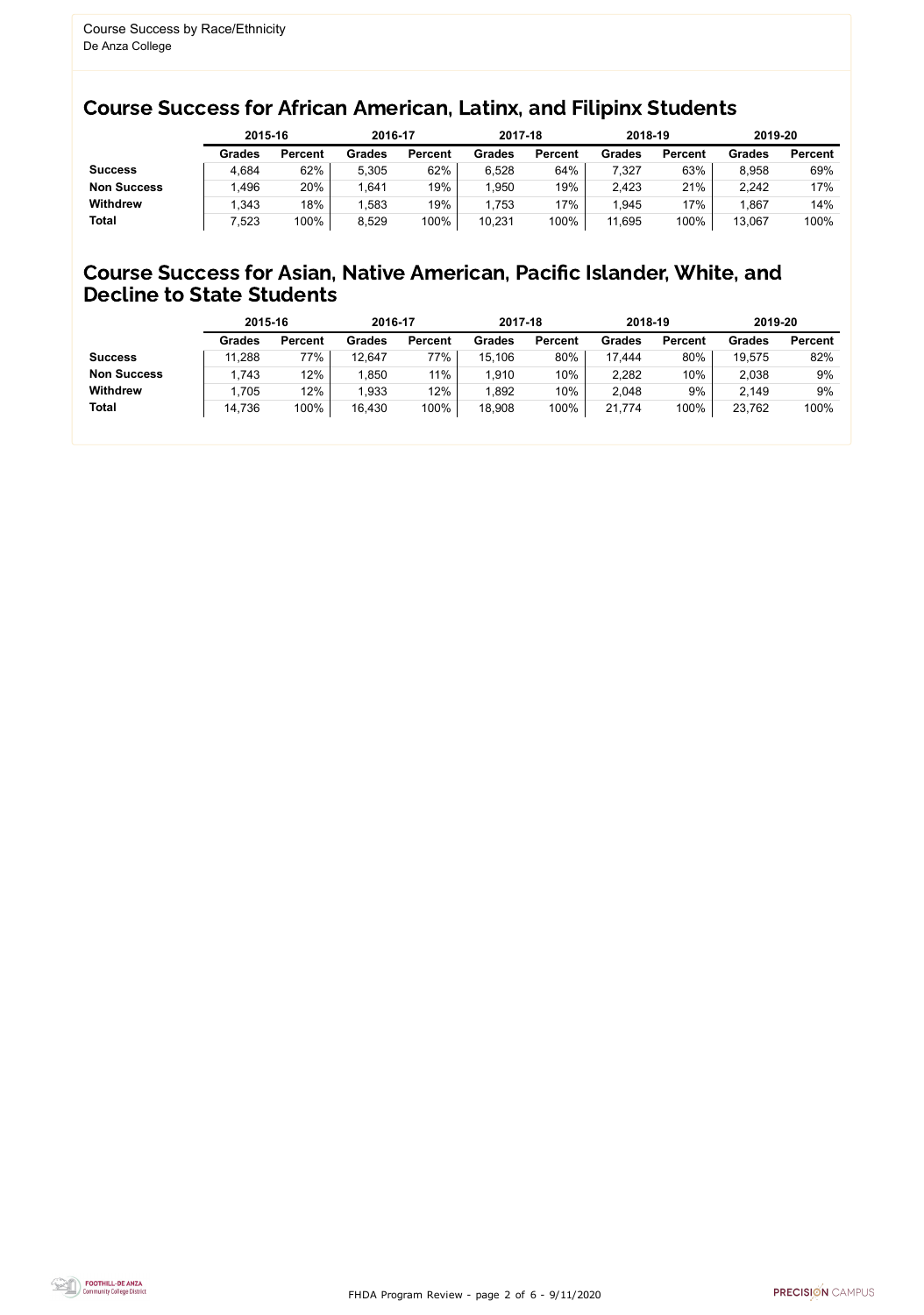FHDA Program Review - page 3 of 6 - 9/11/2020



Some courses may continue to be listed but no longer have data due to renumbering or because the course was not offered in the past five years.



### by Gender

|                     | 2015-16 |                | 2016-17 |                | 2017-18 |                | 2018-19 |                | 2019-20 |                |
|---------------------|---------|----------------|---------|----------------|---------|----------------|---------|----------------|---------|----------------|
|                     | Enr     | <b>Percent</b> | Enr     | <b>Percent</b> | Enr     | <b>Percent</b> | Enr     | <b>Percent</b> | Enr     | <b>Percent</b> |
| <b>Female</b>       | 12,158  | 55%            | 13,511  | 54%            | 15,841  | 54%            | 18,050  | 54%            | 19,553  | 53%            |
| <b>Male</b>         | 9,942   | 45%            | 11,289  | 45%            | 13,133  | 45%            | 15,184  | 45%            | 17,056  | 46%            |
| <b>Non-Binary</b>   |         | $0\%$          | 0       | 0%             | 0       | 0%             | 5       | $0\%$          |         | $0\%$          |
| <b>Not Reported</b> | 159     | $1\%$          | 159     | $1\%$          | 165     | $1\%$          | 233     | $1\%$          | 255     | 1%             |
| <b>Total</b>        | 22,259  | 100%           | 24,959  | 100%           | 29,139  | 100%           | 33,472  | 100%           | 36,871  | 100%           |

## by Ethnicity

|                         |        | 2015-16        |        | 2016-17        |        | 2017-18        | 2018-19 |                | 2019-20 |                |
|-------------------------|--------|----------------|--------|----------------|--------|----------------|---------|----------------|---------|----------------|
|                         | Enr    | <b>Percent</b> | Enr    | <b>Percent</b> | Enr    | <b>Percent</b> | Enr     | <b>Percent</b> | Enr     | <b>Percent</b> |
| <b>African American</b> | 1,323  | 6%             | 1,209  | 5%             | 1,532  | 5%             | 1,667   | 5%             | 1,687   | 5%             |
| Asian                   | 9,848  | 44%            | 11,150 | 45%            | 12,976 | 45%            | 15,024  | 45%            | 16,605  | 45%            |
| <b>Filipinx</b>         | ,585   | 7%             | 1,941  | 8%             | 2,202  | 8%             | 2,366   | 7%             | 2,520   | 7%             |
| Latinx                  | 4,615  | 21%            | 5,379  | 22%            | 6,497  | 22%            | 7,664   | 23%            | 8,885   | 24%            |
| <b>Native American</b>  | 86     | $0\%$          | 117    | 0%             | 153    | $1\%$          | 170     | 1%             | 95      | 0%             |
| <b>Pacific Islander</b> | 191    | $1\%$          | 174    | $1\%$          | 203    | $1\%$          | 268     | 1%             | 316     | $1\%$          |
| White                   | 4,164  | 19%            | 4,620  | 19%            | 5,163  | 18%            | 5,814   | 17%            | 5,875   | 16%            |
| <b>Decline to State</b> | 447    | 2%             | 369    | $1\%$          | 413    | $1\%$          | 499     | $1\%$          | 888     | 2%             |
| <b>Total</b>            | 22,259 | 100%           | 24,959 | 100%           | 29,139 | 100%           | 33,472  | 100%           | 36,871  | 100%           |

### by Age

|              | 2015-16 |                | 2016-17 |                | 2017-18 |                | 2018-19 |                | 2019-20 |                |
|--------------|---------|----------------|---------|----------------|---------|----------------|---------|----------------|---------|----------------|
|              | Enr     | <b>Percent</b> | Enr     | <b>Percent</b> | Enr     | <b>Percent</b> | Enr     | <b>Percent</b> | Enr     | <b>Percent</b> |
| 19 or less   | 2,900   | 13%            | 3,287   | 13%            | 3,971   | 14%            | 5,554   | 17%            | 7,868   | 21%            |
| $20 - 24$    | 11,524  | 52%            | 13,354  | 54%            | 15,482  | 53%            | 17,025  | 51%            | 17,918  | 49%            |
| 25-39        | 6,376   | 29%            | 6,879   | 28%            | 7,977   | 27%            | 8,861   | 26%            | 8,878   | 24%            |
| $40 +$       | 1,459   | 7%             | 1,439   | 6%             | 1,709   | 6%             | 2,032   | 6%             | 2,207   | 6%             |
| <b>Total</b> | 22,259  | 100%           | 24,959  | 100%           | 29,139  | 100%           | 33,472  | 100%           | 36,871  | 100%           |

### by Education Level

|                           | 2015-16 |                | 2016-17 |                | 2017-18 |                | 2018-19 |                | 2019-20 |                |
|---------------------------|---------|----------------|---------|----------------|---------|----------------|---------|----------------|---------|----------------|
|                           | Enr     | <b>Percent</b> | Enr     | <b>Percent</b> | Enr     | <b>Percent</b> | Enr     | <b>Percent</b> | Enr     | <b>Percent</b> |
| <b>Bachelor or higher</b> | 1,970   | 9%             | 2,354   | 9%             | 2,930   | 10%            | 2,970   | 9%             | 3.153   | 9%             |
| <b>Associate</b>          | 704     | 3%             | 791     | 3%             | 954     | 3%             | 1,174   | 4%             | 1,217   | 3%             |
| <b>HS/Equivalent</b>      | 18,304  | 82%            | 20,379  | 82%            | 23,445  | 80%            | 27,225  | 81%            | 30,288  | 82%            |
| <b>All Other</b>          | 1,281   | 6%             | 1,435   | 6%             | 1,810   | 6%             | 2,103   | 6%             | 2,213   | 6%             |
| <b>Total</b>              | 22,259  | 100%           | 24,959  | 100%           | 29,139  | 100%           | 33,472  | 100%           | 36,871  | 100%           |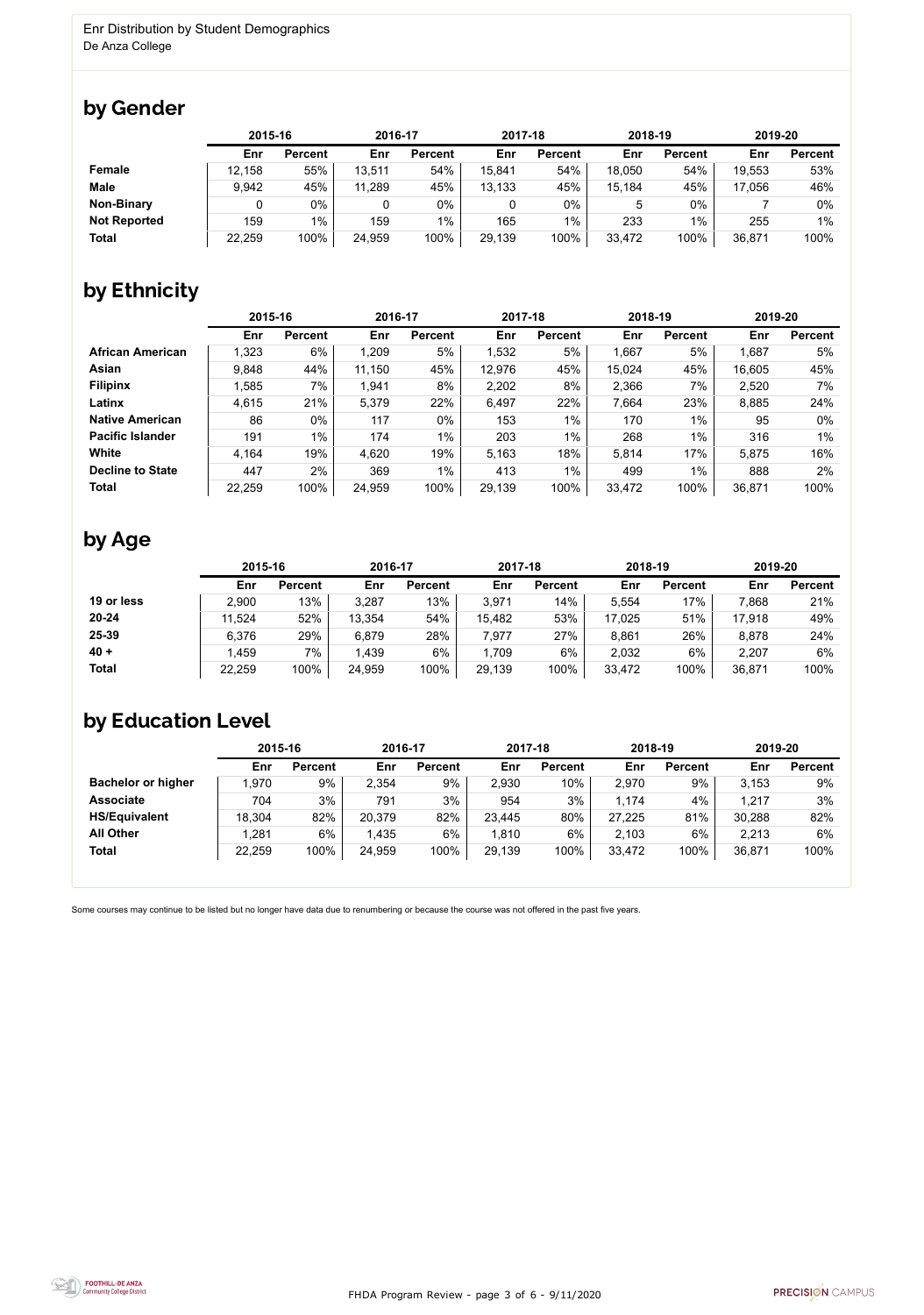FHDA Program Review - page 4 of 6 - 9/11/2020



#### Success Rates by Gender De Anza College

|                     |                | 2019-20        |                    |                |                 |                |               |                |  |  |  |  |  |  |
|---------------------|----------------|----------------|--------------------|----------------|-----------------|----------------|---------------|----------------|--|--|--|--|--|--|
|                     | <b>Success</b> |                | <b>Non Success</b> |                | <b>Withdrew</b> |                | <b>Total</b>  |                |  |  |  |  |  |  |
|                     | <b>Grades</b>  | <b>Percent</b> | <b>Grades</b>      | <b>Percent</b> | <b>Grades</b>   | <b>Percent</b> | <b>Grades</b> | <b>Percent</b> |  |  |  |  |  |  |
| Female              | 15,294         | 78%            | 2,186              | 11%            | 2,047           | 10%            | 19,527        | 100%           |  |  |  |  |  |  |
| <b>Male</b>         | 13,035         | 76%            | 2,067              | 12%            | 1,938           | 11%            | 17,040        | 100%           |  |  |  |  |  |  |
| <b>Non-Binary</b>   |                | 43%            | 3                  | 43%            |                 | 14%            |               | 100%           |  |  |  |  |  |  |
| <b>Not Reported</b> | 201            | 79%            | 24                 | 9%             | 30              | 12%            | 255           | 100%           |  |  |  |  |  |  |
| All                 | 28,533         | 77%            | 4,280              | 12%            | 4,016           | 11%            | 36,829        | 100%           |  |  |  |  |  |  |

|                     | 2018-19       |                                      |               |                |               |                |               |                |  |  |  |  |
|---------------------|---------------|--------------------------------------|---------------|----------------|---------------|----------------|---------------|----------------|--|--|--|--|
|                     |               | <b>Non Success</b><br><b>Success</b> |               |                |               |                | <b>Total</b>  |                |  |  |  |  |
|                     | <b>Grades</b> | <b>Percent</b>                       | <b>Grades</b> | <b>Percent</b> | <b>Grades</b> | <b>Percent</b> | <b>Grades</b> | <b>Percent</b> |  |  |  |  |
| <b>Female</b>       | 13,460        | 75%                                  | 2,473         | 14%            | 2,116         | 12%            | 18,049        | 100%           |  |  |  |  |
| <b>Male</b>         | 11,170        | 74%                                  | 2,189         | 14%            | 1,824         | 12%            | 15,183        | 100%           |  |  |  |  |
| <b>Non-Binary</b>   | 4             | 80%                                  |               | 20%            | 0             | $0\%$          | 5             | 100%           |  |  |  |  |
| <b>Not Reported</b> | 137           | 59%                                  | 42            | 18%            | 53            | 23%            | 232           | 100%           |  |  |  |  |
| All                 | 24,771        | 74%                                  | 4,705         | 14%            | 3,993         | 12%            | 33,469        | 100%           |  |  |  |  |

|                     |               | 2017-18                                                                 |               |                |               |                |               |                |  |  |  |  |  |
|---------------------|---------------|-------------------------------------------------------------------------|---------------|----------------|---------------|----------------|---------------|----------------|--|--|--|--|--|
|                     |               | <b>Withdrew</b><br><b>Total</b><br><b>Non Success</b><br><b>Success</b> |               |                |               |                |               |                |  |  |  |  |  |
|                     | <b>Grades</b> | <b>Percent</b>                                                          | <b>Grades</b> | <b>Percent</b> | <b>Grades</b> | <b>Percent</b> | <b>Grades</b> | <b>Percent</b> |  |  |  |  |  |
| Female              | 11,778        | 74%                                                                     | 2,051         | 13%            | 2,012         | 13%            | 15,841        | 100%           |  |  |  |  |  |
| <b>Male</b>         | 9,721         | 74%                                                                     | 1,794         | 14%            | 1,618         | 12%            | 13,133        | 100%           |  |  |  |  |  |
| <b>Non-Binary</b>   | 0             | N/A                                                                     |               | N/A            | 0             | N/A            | 0             | 100%           |  |  |  |  |  |
| <b>Not Reported</b> | 135           | 82%                                                                     | 15            | 9%             | 15            | 9%             | 165           | 100%           |  |  |  |  |  |
| All                 | 21,634        | 74%                                                                     | 3,860         | 13%            | 3,645         | 13%            | 29,139        | 100%           |  |  |  |  |  |

|                     |                |                |                    | 2016-17        |               |                                 |               |                |
|---------------------|----------------|----------------|--------------------|----------------|---------------|---------------------------------|---------------|----------------|
|                     | <b>Success</b> |                | <b>Non Success</b> |                |               | <b>Total</b><br><b>Withdrew</b> |               |                |
|                     | <b>Grades</b>  | <b>Percent</b> | <b>Grades</b>      | <b>Percent</b> | <b>Grades</b> | <b>Percent</b>                  | <b>Grades</b> | <b>Percent</b> |
| <b>Female</b>       | 9,767          | 72%            | 1,861              | 14%            | 1,883         | 14%                             | 13,511        | 100%           |
| <b>Male</b>         | 8,070          | 71%            | 1,614              | 14%            | 1,605         | 14%                             | 11,289        | 100%           |
| <b>Non-Binary</b>   | 0              | N/A            |                    | N/A            | 0             | N/A                             | 0             | 100%           |
| <b>Not Reported</b> | 115            | 72%            | 16                 | 10%            | 28            | 18%                             | 159           | 100%           |
| All                 | 17,952         | 72%            | 3,491              | 14%            | 3,516         | 14%                             | 24,959        | 100%           |

|                     |                | 2015-16        |                    |                |                 |                |               |                |  |  |
|---------------------|----------------|----------------|--------------------|----------------|-----------------|----------------|---------------|----------------|--|--|
|                     | <b>Success</b> |                | <b>Non Success</b> |                | <b>Withdrew</b> |                | <b>Total</b>  |                |  |  |
|                     | <b>Grades</b>  | <b>Percent</b> | <b>Grades</b>      | <b>Percent</b> | <b>Grades</b>   | <b>Percent</b> | <b>Grades</b> | <b>Percent</b> |  |  |
| Female              | 8,784          | 72%            | 1,731              | 14%            | 1,643           | 14%            | 12,158        | 100%           |  |  |
| <b>Male</b>         | 7,087          | 71%            | 1,474              | 15%            | 1,381           | 14%            | 9,942         | 100%           |  |  |
| <b>Non-Binary</b>   |                | N/A            | 0                  | N/A            |                 | N/A            | ν             | 100%           |  |  |
| <b>Not Reported</b> | 101            | 64%            | 34                 | 21%            | 24              | 15%            | 159           | 100%           |  |  |
| All                 | 15,972         | 72%            | 3,239              | 15%            | 3,048           | 14%            | 22,259        | 100%           |  |  |

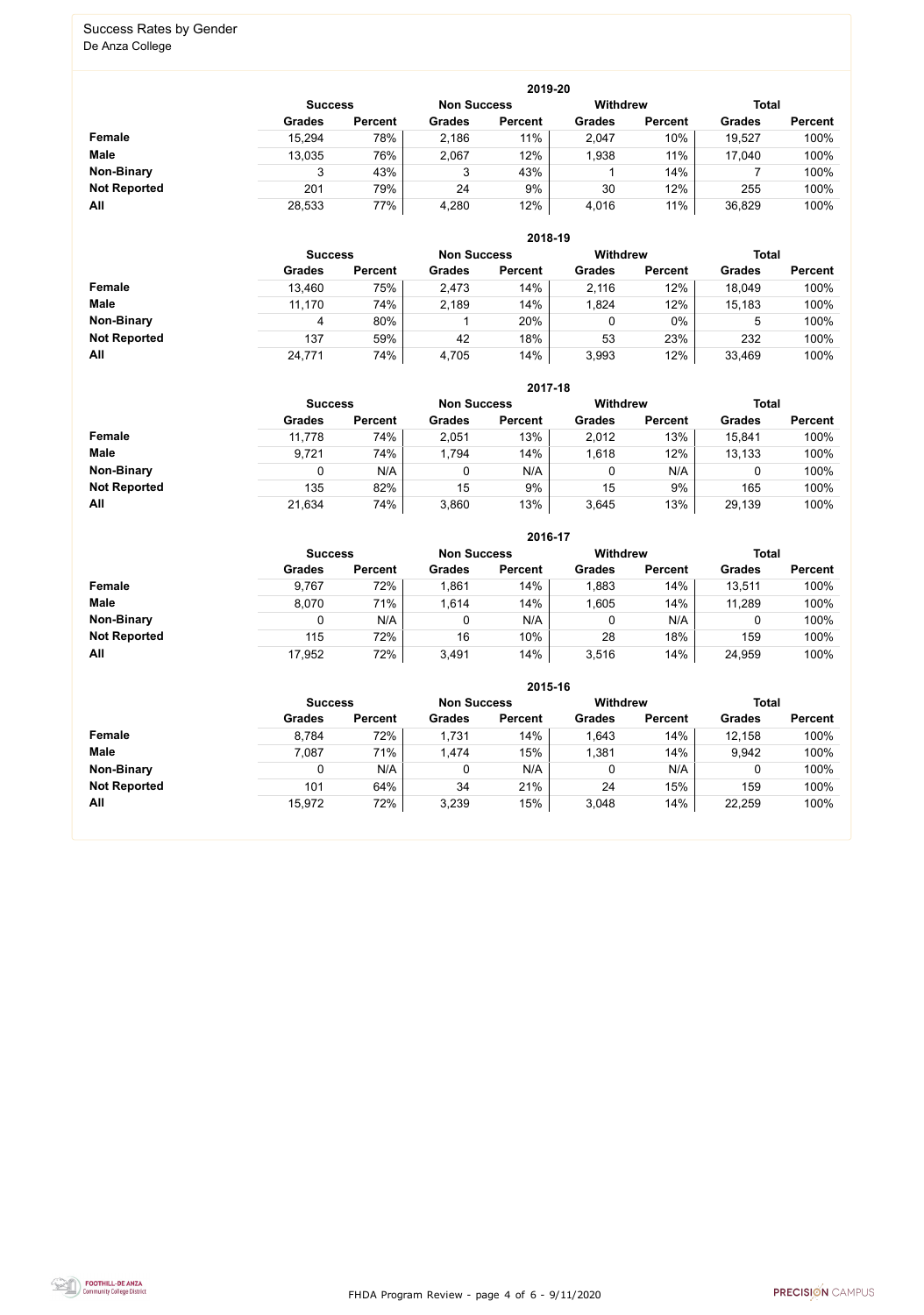FHDA Program Review - page 5 of 6 - 9/11/2020



# Success Rates by Age

De Anza College

|            |               |                |               | 2019-20            |                 |                |               |                |  |
|------------|---------------|----------------|---------------|--------------------|-----------------|----------------|---------------|----------------|--|
|            |               | <b>Success</b> |               | <b>Non Success</b> | <b>Withdrew</b> |                |               | <b>Total</b>   |  |
|            | <b>Grades</b> | <b>Percent</b> | <b>Grades</b> | <b>Percent</b>     | <b>Grades</b>   | <b>Percent</b> | <b>Grades</b> | <b>Percent</b> |  |
| 19 or less | 6,551         | 83%            | 721           | 9%                 | 585             | 7%             | 7,857         | 100%           |  |
| $20 - 24$  | 13,774        | 77%            | 2,115         | 12%                | 2,018           | 11%            | 17,907        | 100%           |  |
| 25-39      | 6,587         | 74%            | 1,145         | 13%                | 1,131           | 13%            | 8,863         | 100%           |  |
| $40 +$     | 1,621         | 74%            | 299           | 14%                | 282             | 13%            | 2,202         | 100%           |  |
| All        | 28,533        | 77%            | 4,280         | 12%                | 4,016           | 11%            | 36,829        | 100%           |  |

|            |               |                |               | 2018-19            |                 |                |               |                |  |
|------------|---------------|----------------|---------------|--------------------|-----------------|----------------|---------------|----------------|--|
|            |               | <b>Success</b> |               | <b>Non Success</b> | <b>Withdrew</b> |                |               | <b>Total</b>   |  |
|            | <b>Grades</b> | <b>Percent</b> | <b>Grades</b> | <b>Percent</b>     | <b>Grades</b>   | <b>Percent</b> | <b>Grades</b> | <b>Percent</b> |  |
| 19 or less | 4,461         | 80%            | 614           | 11%                | 479             | 9%             | 5,554         | 100%           |  |
| $20 - 24$  | 12,521        | 74%            | 2,433         | 14%                | 2,070           | 12%            | 17,024        | 100%           |  |
| 25-39      | 6,297         | 71%            | 1,394         | 16%                | 1,168           | 13%            | 8,859         | 100%           |  |
| $40 +$     | 1,492         | 73%            | 264           | 13%                | 276             | 14%            | 2,032         | 100%           |  |
| All        | 24,771        | 74%            | 4,705         | 14%                | 3,993           | 12%            | 33,469        | 100%           |  |

|            |                |                |                    | 2017-18        |                 |                |               |                |
|------------|----------------|----------------|--------------------|----------------|-----------------|----------------|---------------|----------------|
|            | <b>Success</b> |                | <b>Non Success</b> |                | <b>Withdrew</b> |                | <b>Total</b>  |                |
|            | <b>Grades</b>  | <b>Percent</b> | <b>Grades</b>      | <b>Percent</b> | <b>Grades</b>   | <b>Percent</b> | <b>Grades</b> | <b>Percent</b> |
| 19 or less | 3,158          | 80%            | 426                | 11%            | 387             | 10%            | 3,971         | 100%           |
| $20 - 24$  | 11,539         | 75%            | 2,062              | 13%            | 1,881           | 12%            | 15,482        | 100%           |
| 25-39      | 5,734          | 72%            | 1,115              | 14%            | 1,128           | 14%            | 7,977         | 100%           |
| $40 +$     | 1,203          | 70%            | 257                | 15%            | 249             | 15%            | 1,709         | 100%           |
| All        | 21,634         | 74%            | 3,860              | 13%            | 3,645           | 13%            | 29,139        | 100%           |

|            |                |                |                    | 2016-17        |                 |                |               |                |
|------------|----------------|----------------|--------------------|----------------|-----------------|----------------|---------------|----------------|
|            | <b>Success</b> |                | <b>Non Success</b> |                | <b>Withdrew</b> |                | <b>Total</b>  |                |
|            | <b>Grades</b>  | <b>Percent</b> | <b>Grades</b>      | <b>Percent</b> | <b>Grades</b>   | <b>Percent</b> | <b>Grades</b> | <b>Percent</b> |
| 19 or less | 2,566          | 78%            | 375                | 11%            | 346             | 11%            | 3,287         | 100%           |
| $20 - 24$  | 9,578          | 72%            | 1,922              | 14%            | 1,854           | 14%            | 13,354        | 100%           |
| 25-39      | 4,752          | 69%            | 1,023              | 15%            | 1,104           | 16%            | 6,879         | 100%           |
| $40 +$     | 1,056          | 73%            | 171                | 12%            | 212             | 15%            | 1,439         | 100%           |
| All        | 17,952         | 72%            | 3,491              | 14%            | 3,516           | 14%            | 24,959        | 100%           |

|            |                |                |                    | 2015-16        |                 |                |               |                |
|------------|----------------|----------------|--------------------|----------------|-----------------|----------------|---------------|----------------|
|            | <b>Success</b> |                | <b>Non Success</b> |                | <b>Withdrew</b> |                | <b>Total</b>  |                |
|            | <b>Grades</b>  | <b>Percent</b> | <b>Grades</b>      | <b>Percent</b> | <b>Grades</b>   | <b>Percent</b> | <b>Grades</b> | <b>Percent</b> |
| 19 or less | 2,256          | 78%            | 330                | 11%            | 314             | 11%            | 2,900         | 100%           |
| $20 - 24$  | 8,401          | 73%            | 1,609              | 14%            | 1,514           | 13%            | 11,524        | 100%           |
| 25-39      | 4,300          | 67%            | 1,061              | 17%            | 1,015           | 16%            | 6,376         | 100%           |
| $40 +$     | 1,015          | 70%            | 239                | 16%            | 205             | 14%            | 1,459         | 100%           |
| All        | 15,972         | 72%            | 3,239              | 15%            | 3,048           | 14%            | 22,259        | 100%           |